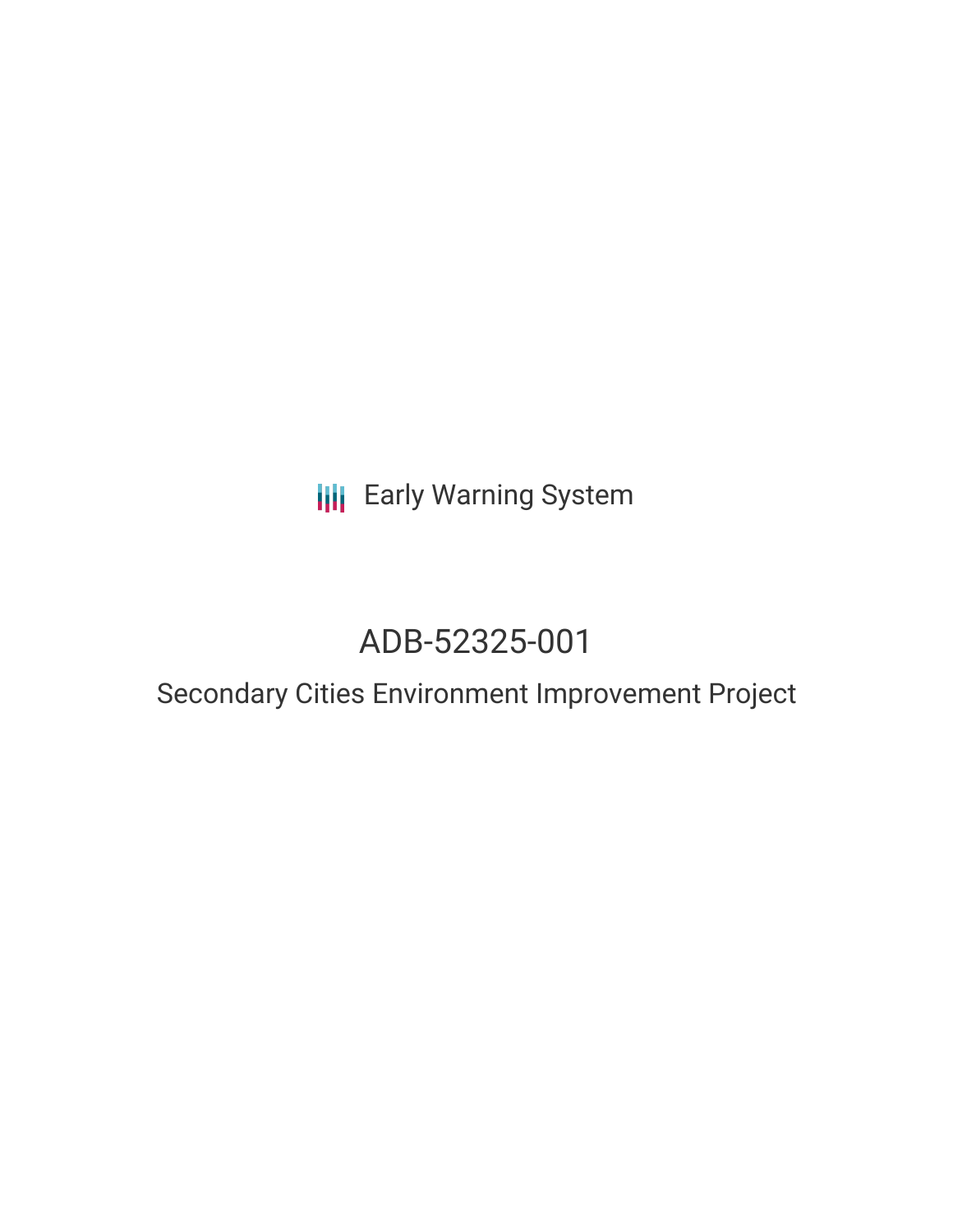

#### **Quick Facts**

| <b>Countries</b>               | Vietnam                                              |
|--------------------------------|------------------------------------------------------|
| <b>Specific Location</b>       | Gia Nghia, Phan Thiet, Thanh Pho Phan Rang-Thap Cham |
| <b>Financial Institutions</b>  | Asian Development Bank (ADB)                         |
| <b>Status</b>                  | Proposed                                             |
| <b>Bank Risk Rating</b>        | A                                                    |
| <b>Borrower</b>                | The Government of the Socialist Republic of Vietnam  |
| <b>Sectors</b>                 | Infrastructure, Water and Sanitation                 |
| <b>Investment Type(s)</b>      | Grant, Loan                                          |
| <b>Investment Amount (USD)</b> | \$175.00 million                                     |
| <b>Loan Amount (USD)</b>       | \$175.00 million                                     |
| <b>Project Cost (USD)</b>      | \$175.00 million                                     |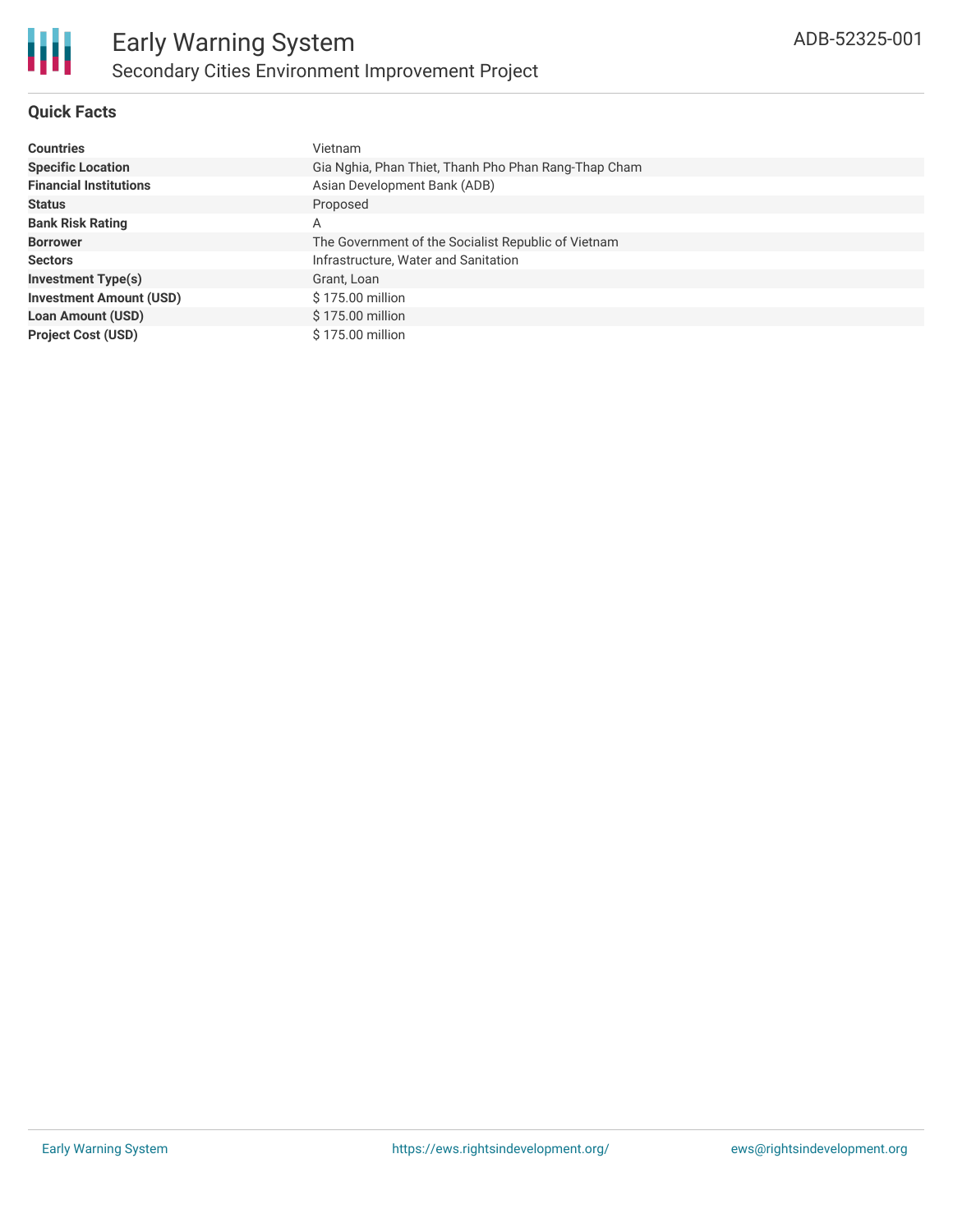

#### **Project Description**

According to the project document, the project is aligned with the following impact: livability of secondary cities in Dak Nong, Binh Thuan and Ninh Thuan provinces enhanced. The expected outcome will be access to urban environmental infrastructure and services in Gia Nghia, Phan Thiet and Phan Rang Thap Cham improved. Project outputs include

(i) urban environmental infrastructure improved, and

(ii) institutional effectiveness, planning capacity and policy and regulatory environment improved.

The project outcome will be the improvement of access to urban environmental infrastructure and services in participating cities. The project outputs will be:

1/Urban environmental infrastructure improved

2/Institutional effectiveness and policy environment improved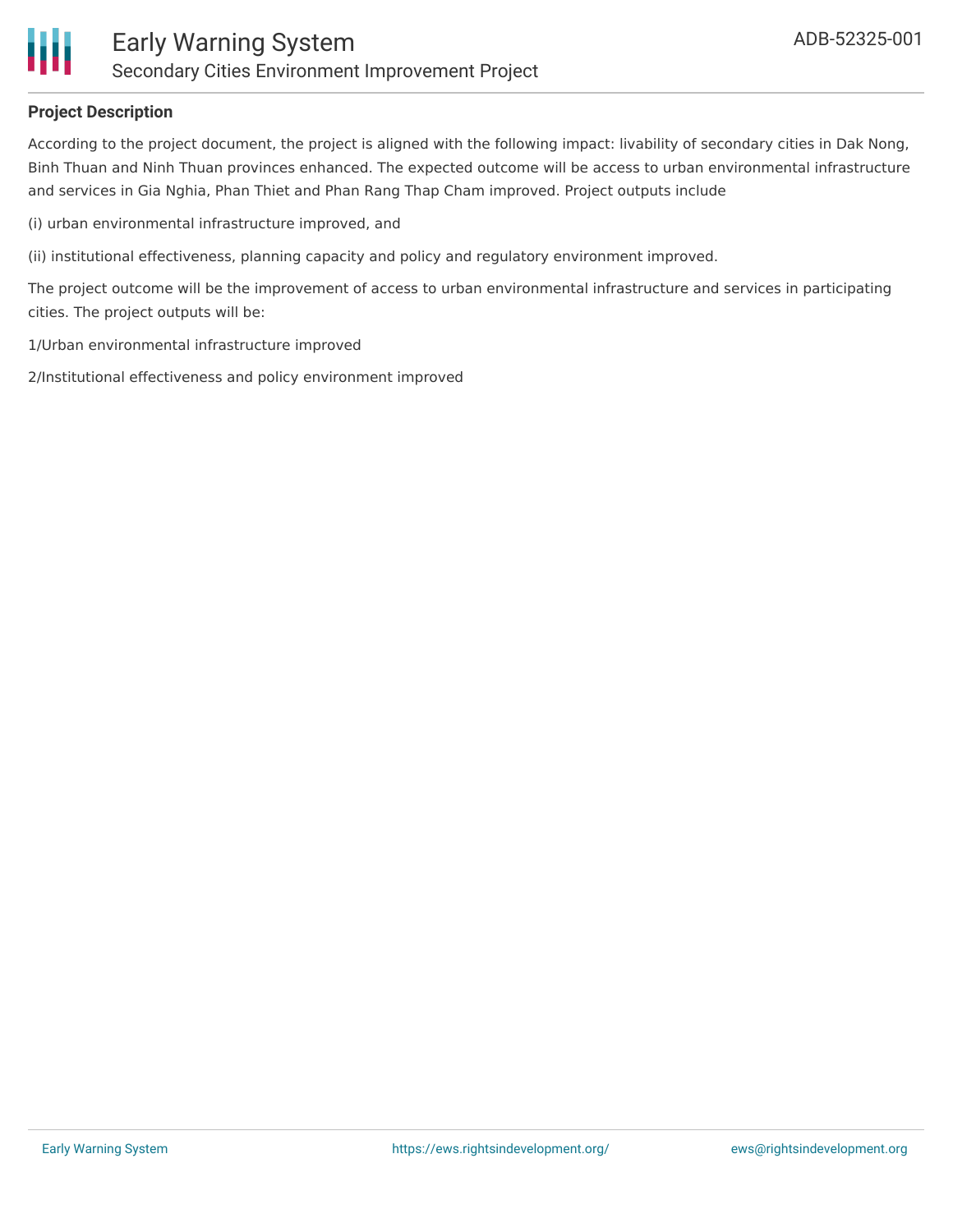

#### **Investment Description**

Asian Development Bank (ADB)

**Ordinary capital resources (ADB)** US\$ 175.00 million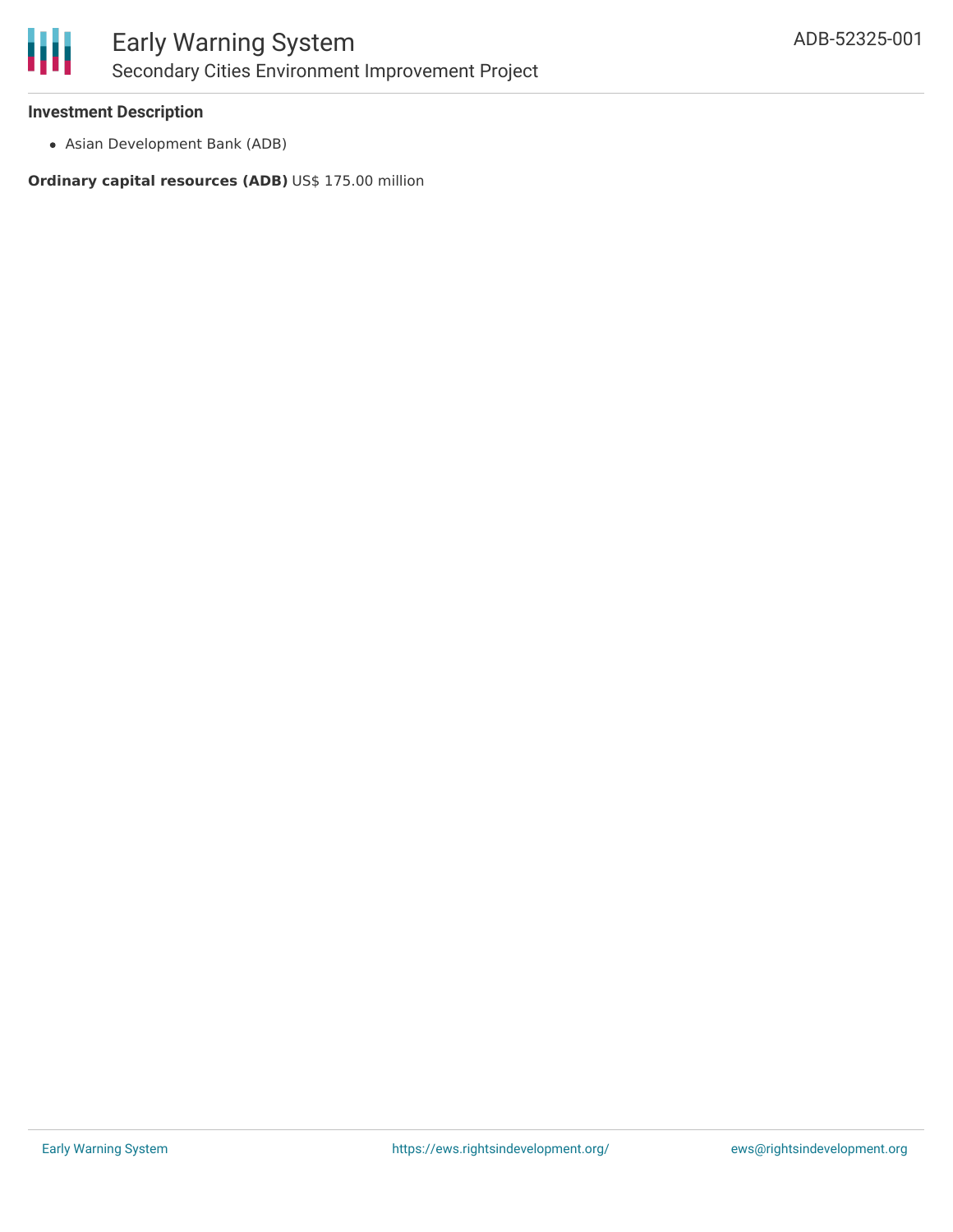

#### **Contact Information**

**Responsible ADB Division** Viet Nam Resident Mission

**Executing Agencies**

**Binh Phuoc Provincial People's Committee** Road 6/1, Tan Phu Ward, Dong Xoai Town

**Binh Thuan Provincial People's Committee** 137 Le Hong Phong Street, Phan Thiet City, Binh Thuan Province

**Dak Nong Provincial People's Committee**

23/3 Street, Nghia Duc Ward, Gia Nghia Town, Dak Nong Province

#### **Ninh Thuan Provincial People's Committee**

No. 283 Thong Nhat St., My Huong Ward Phan Rang town Ninh Thuan

#### **ACCOUNTABILITY MECHANISM OF ADB**

The Accountability Mechanism is an independent complaint mechanism and fact-finding body for people who believe they are likely to be, or have been, adversely affected by an Asian Development Bank-financed project. If you submit a complaint to the Accountability Mechanism, they may investigate to assess whether the Asian Development Bank is following its own policies and procedures for preventing harm to people or the environment. You can learn more about the Accountability Mechanism and how to file a complaint at: http://www.adb.org/site/accountability-mechanism/main